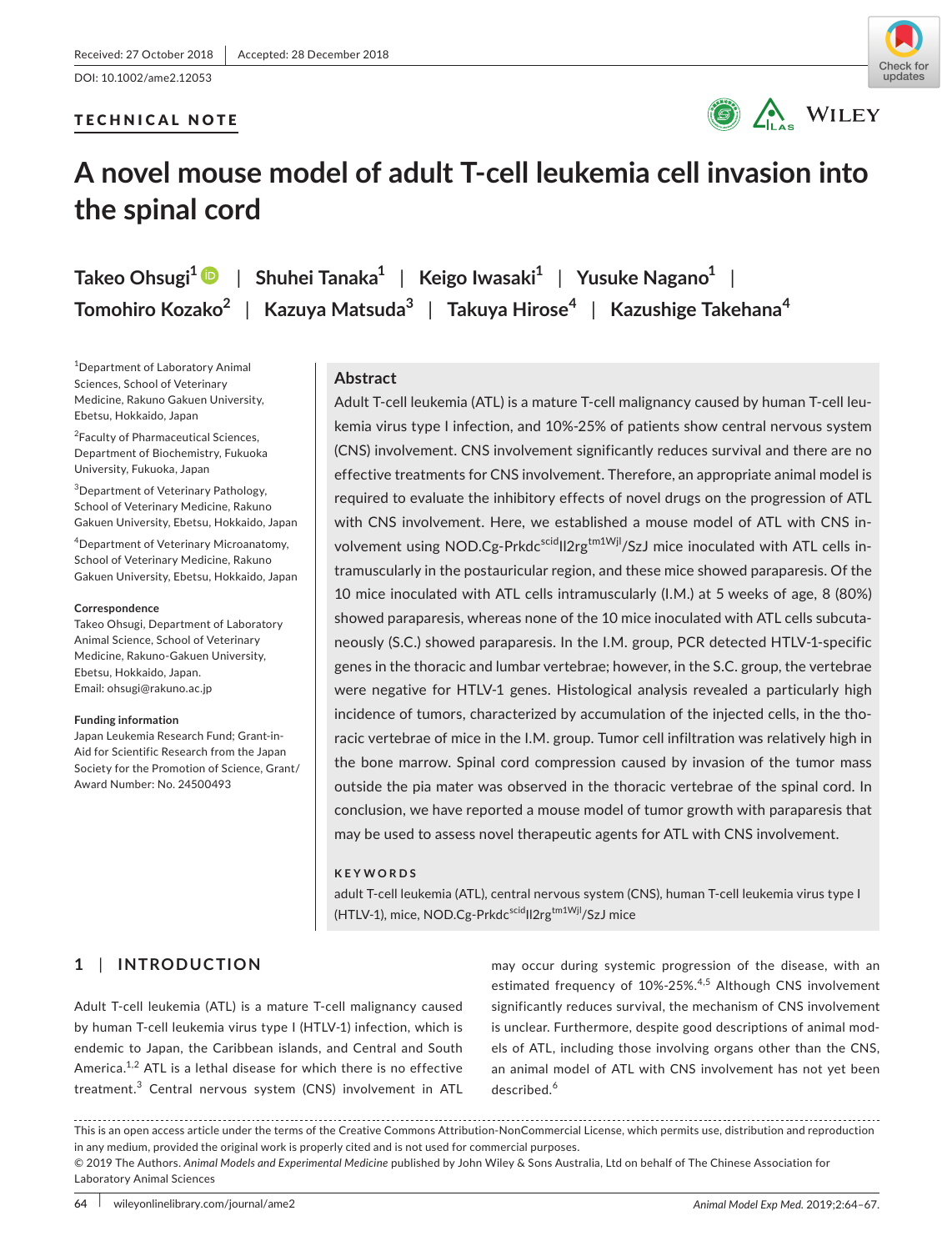In the present study, we established a mouse model of ATL with CNS involvement using NOD.Cg-Prkdc<sup>scid</sup>II2rg<sup>tm1Wjl</sup>/SzJ (NSG) mice inoculated with ATL cells intramuscularly (I.M.) in the postauricular region, and these mice showed paraparesis.

# **2** | **METHODS**

NOD.Cg-Prkdcscid|I2rg<sup>tm1Wjl</sup>/SzJ (NSG) female mice, 4 weeks of age, were obtained from Charles River Japan (Tokyo, Japan). The mice were housed in autoclaved polycarbonate cages with paper chip bedding (Japan SLC, Inc., Hamamatsu, Japan) covered with filter caps (CLEA Japan, Inc. Tokyo, Japan), placed in isolation cabinets (BBH Unit, Seobit Inc., Tokyo, Japan), and fed a sterile irradiated diet (CLEA Japan) with free access to acidified autoclaved water. The animal room was maintained under barrier-sustained conditions and controlled temperature (23  $\pm$  2°C) and lighting (12-hour light/dark cycle). After 1 week of preliminary care, the mice were used for experiments. This study was carried out in strict accordance with the Guidelines for Proper Conduct of Animal Experiments, Science Council of Japan ([http://www.scj.go.jp/ja/info/kohyo/pdf/kohyo-20-k16-2e.pdf\)](http://www.scj.go.jp/ja/info/kohyo/pdf/kohyo-20-k16-2e.pdf). All animal procedures and care were approved by the Animal Care and Use Committee of Rakuno-Gakuen University in accordance with the Guide for the Care and Use of Laboratory Animals. NSG mice (5 weeks old) were inoculated with 5  $\times$  10 $^6$  S1T cells (HTLV-1-infected leukemic  $CD4^+$  T cells derived from an ATL patient)<sup>7</sup> subcutaneously (S.C.) or intramuscularly (I.M.) in the postauricular region (Figure 1A). For S.C. inoculation, the injection needle was inserted almost parallel to the body axis. For I.M. inoculation, the injection needle was inserted at an

angle of 45° to the body axis. Animals were euthanized by isoflurane inhalation by 4 weeks after inoculation. The mice were autopsied and their organs collected for histopathological studies.

# **3** | **RESULTS**

Of the 10 mice inoculated with S1T cells I.M. at 5 weeks of age, 8 (80%) showed spastic paraparesis, whereas none of the 10 mice inoculated with S1T cells S.C. showed spastic paraparesis (Figure 1B, Video S1). The body weight of mice in the I.M. group decreased 2 weeks after inoculation, whereas that of mice in the S.C. group increased continuously during the observation period (Figure 1C). Serial changes in the subcutaneous tumor volume in mice inoculated with cells S.C. or I.M. are shown in Figure 1D. Tumors in both groups of mice appeared within 2 weeks of inoculation and showed the same growth patterns during the observation period. The tumor was restricted to the cervical skin in the S.C. group, whereas the tumor had invaded into the cervical vertebrae in the I.M. group (Figure 2A). To detect infiltration of the inoculated cells into the vertebrae, genomic DNA extracted from the vertebrae was subjected to PCR analysis using primers specific to the tax gene sequence of HTLV-1 (Figure 2B, upper panel).<sup>8</sup> In the I.M. group, the injected cells were present in the thoracic and lumbar vertebrae; however, in the S.C. group, the vertebrae were negative for the HTLV-1 tax gene (Figure 2B, lower panel). Hematoxylin and eosin staining of tissue sections from I.M. group mice revealed a particularly high incidence of tumors, characterized by accumulation of the injected cells, in the thoracic vertebrae. Tumor cell infiltration was relatively high in the bone marrow. Spinal cord compression caused by invasion

FIGURE 1 Onset of paraparesis in NSG mice inoculated with S1T cells intramuscularly (I.M.). A, Subcutaneous (S.C.; upper panel) and intramuscular (I.M.; lower panel) administration of S1T cells. B, Paraparesis in NSG mice inoculated with S1T cells I.M. (upper panel, arrows). Eight of ten animals (80%) in the I.M. group showed paraparesis, whereas none of the 10 mice inoculated with S1T cells S.C. showed paraparesis (lower panel). \*\*\**P* < 0.001 by Fisher's exact test. C, Serial changes in body weight in the S.C. and I.M. groups. Data represent means ± SEM. D, Serial changes in subcutaneous tumor volume in the S.C. and I.M. groups

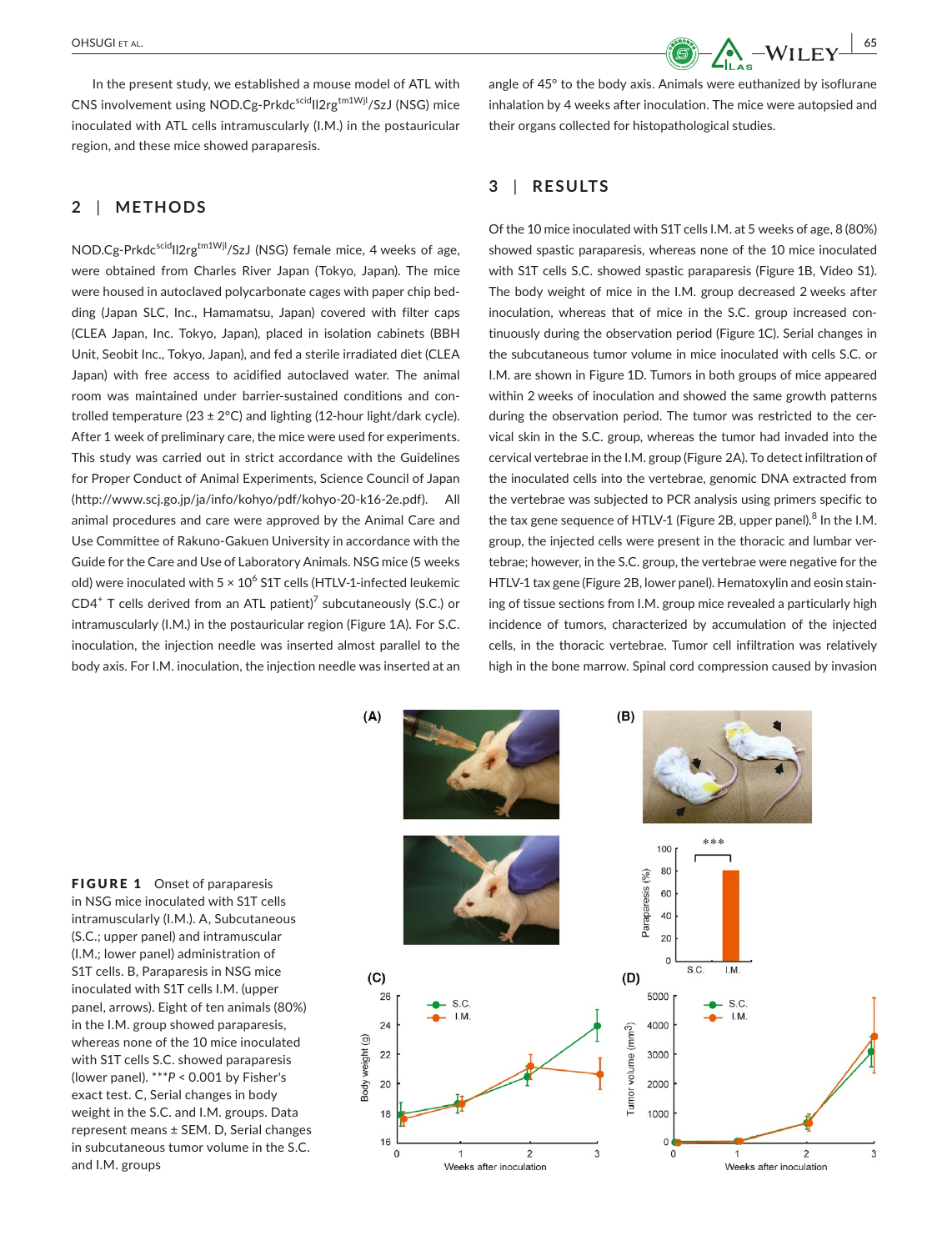

FIGURE 2 Pathological findings in NSG mice inoculated with S1T cells subcutaneously (S.C.) or intramuscularly (I.M.). A, Gross tumor formation in NSG mice in the S.C. (left panel, arrow) and I.M. groups (right panel, arrow). B, The upper panel shows agarose gel electrophoresis of the PCR products obtained from the vertebrae of representative mice from the S.C. and I.M. groups. PCR detection of HTLV-I tax (159 bp PCR product) was performed to assess infiltration of the inoculated cells into the vertebrae. Lane 1, thoracic vertebrate from I.M. group; lane 2, lumbar vertebrate from I.M. group; lane 3, thoracic vertebrate from S.C. group; lane 4, lumbar vertebrate from S.C. group; N, no template DNA; P, S1T cells; M, 100 bp ladder marker. Infiltration of S1T cells into the thoracic and lumbar vertebrae in the S.C. and I.M. groups was detected by PCR using primers specific to the tax gene of HTLV-1 (lower panel). \*\*\**P* < 0.001 by Fisher's exact test. C, Histological findings (hematoxylin and eosin staining) in the vertebrae of mice from the S.C. group (upper) and I.M. group (lower). The right panel shows a high-power view of the left panel. Scale bars: 500 μm (left) and 200 μm (right). B, bone marrow; S, spinal cord; T, tumor

of the tumor mass outside the pia mater was observed in the thoracic vertebrae of the spinal cord (Figure 2C, lower panel). No lesions were found in the spinal cord in the S.C. group (Figure 2C, upper panel).

# **4** | **DISCUSSION**

Currently, the method used to generate a mouse model of ATL involves S.C. inoculation of ATL cells into the postauricular region of immunodeficient mice.<sup>6</sup> This model is useful for determining therapeutic strategies for ATL. $^9$  However, it is difficult to establish an animal model of ATL with CNS involvement. Here, we showed the feasibility of generating a mouse model of ATL with CNS involvement by injecting cells I.M. I.M. administration is a common parenteral route used in large animals and humans but is often avoided in smaller species because of their reduced muscle masses.<sup>10</sup> Ishihara et al reported that one of two severe combined immunodeficiency mice injected with HTLV-1-infected

cells I.M. showed paresis of the left hind leg on the injection side. $^{11}$ Similarly, our study showed spastic paraparesis, a more severe form of paresis, in NSG mice injected with HTLV-1-infected cells I.M. in the postauricular region. Injection of cells in the postauricular-to-dorsal region may be important for development of paraparesis because of the potential for invasion of the injected cells into the vertebrae. I.M. injection results in uniform and rapid absorption of substances because of the rich vascular supply and nerve abundance.<sup>10</sup>

In conclusion, here we report a mouse model of tumor growth with paraparesis that may be used to assess novel therapeutic agents for the treatment of ATL with CNS involvement.

#### **ACKNOWLEDGEMENTS**

This work was supported in part by a Grant-in-Aid for Scientific Research from the Japan Society for the Promotion of Science (No. 24500493) and the Japan Leukemia Research Fund.